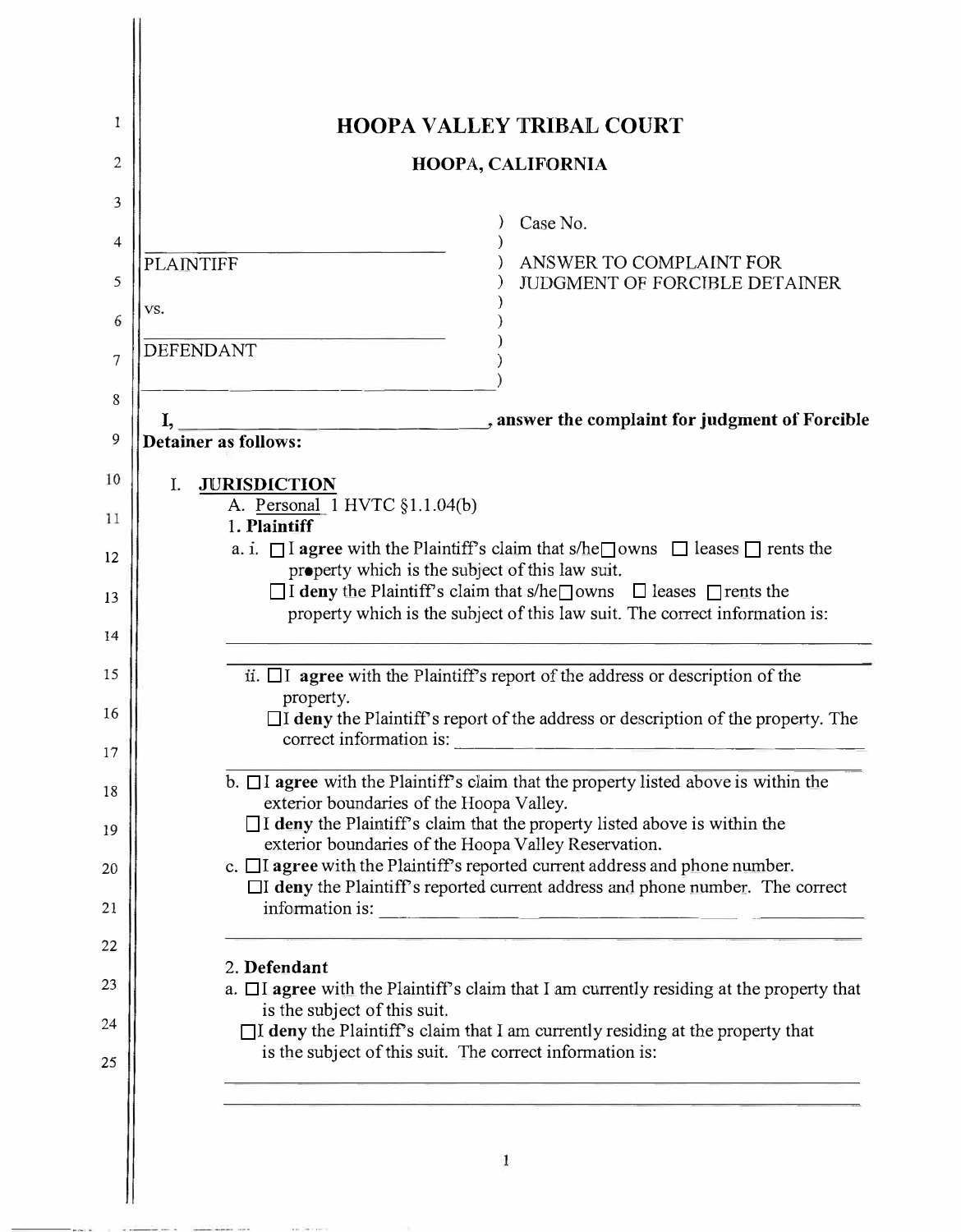| 1  | $b.\Box$ I agree with the Plaintiff's report of my address and phone number.<br>$\Box$ I deny the Plaintiff's report of my address and phone number. The correct      |
|----|-----------------------------------------------------------------------------------------------------------------------------------------------------------------------|
| 2  | information is:                                                                                                                                                       |
| 3  |                                                                                                                                                                       |
| 4  | <b>B.</b> Subject Matter (Check the one that applies)<br>1. $\Box$ I agree with the Plaintiff's statement that this case is brought under Hoopa                       |
| 5  | Valley Tribal Code Title 36, Sections II & V.<br>$\Box$ I deny the Plaintiff's statement that this case is brought under Hoopa Valley                                 |
| 6  | Tribal Code Title 36, Sections II & V. The correct information is:                                                                                                    |
| 7  |                                                                                                                                                                       |
| 8  |                                                                                                                                                                       |
| 9  | 2. $\Box$ I agree with the Plaintiff's statement that this case is brought under the<br>traditional law of the Hoopa Valley Tribe, with both parties agreeing to the  |
| 10 | application of traditional law pursuant to HVTC Title II §2.1.03-2.1.04.<br>$\Box$ I deny the Plaintiff's statement that this case is brought under the traditional   |
| 11 | law of the Hoopa Valley Tribe, with both parties agreeing to the application of<br>traditional law pursuant to HVTC Title II §2.1.03-2.1.04.                          |
| 12 |                                                                                                                                                                       |
| 13 | <b>II. FACTUAL BACKGROUND</b><br>A. 1. $\Box$ I agree with the Plaintiff's claim that s/he $\Box$ inherited $\Box$ bought $\Box$ leased                               |
| 14 | rented the property that is the subject of this suit.                                                                                                                 |
|    | $\Box$ I deny the Plaintiff's claim that s/he $\Box$ inherited $\Box$ bought $\Box$ leased $\Box$ rented<br>the property that is the subject of this suit.            |
| 15 | 2. $\Box$ agree with the Plaintiff's claim that the date listed in complaint is the true<br>and correct date the Plaintiff started to own/lease or rent the property. |
| 16 | $\Box$ I deny the Plaintiff's claim that the date listed in complaint is the true and correct                                                                         |
| 17 | date the Plaintiff started to own/lease or rent the property.<br>$\Box$ have no knowledge of the Plaintiff's claim that the date listed in complaint is               |
| 18 | the true and correct date the Plaintiff started to own/lease or rent the property.                                                                                    |
| 19 | B. Forcible Entry 36 HVTC 5.1(A) (Check all that apply)                                                                                                               |
| 20 | 1. $\Box$ I agree with the Plaintiff's claim that on the date listed in the complaint I forcibly<br>entered the Plaintiff's home.                                     |
| 21 | $\Box$ I deny the Plaintiff's claim that on the date listed in the complaint I forcibly entered<br>the Plaintiff's home.                                              |
| 22 | $a \Box I$ agree with the Plaintiff's claim that I broke into the home.                                                                                               |
|    | I deny the Plaintiff's claim that I broke into the home.<br>$\mathbf{b}$ . $\Box$ I agree with the Plaintiff's claim that I entered the home by fraud,                |
| 23 | intimidation, stealth, violence or circumstances of terror.                                                                                                           |
| 24 | $\Box$ I deny the Plaintiff's claim that I entered the home by fraud,<br>Intimidation, stealth, violence or circumstances of terror. The correct                      |
| 25 | information is:                                                                                                                                                       |
|    |                                                                                                                                                                       |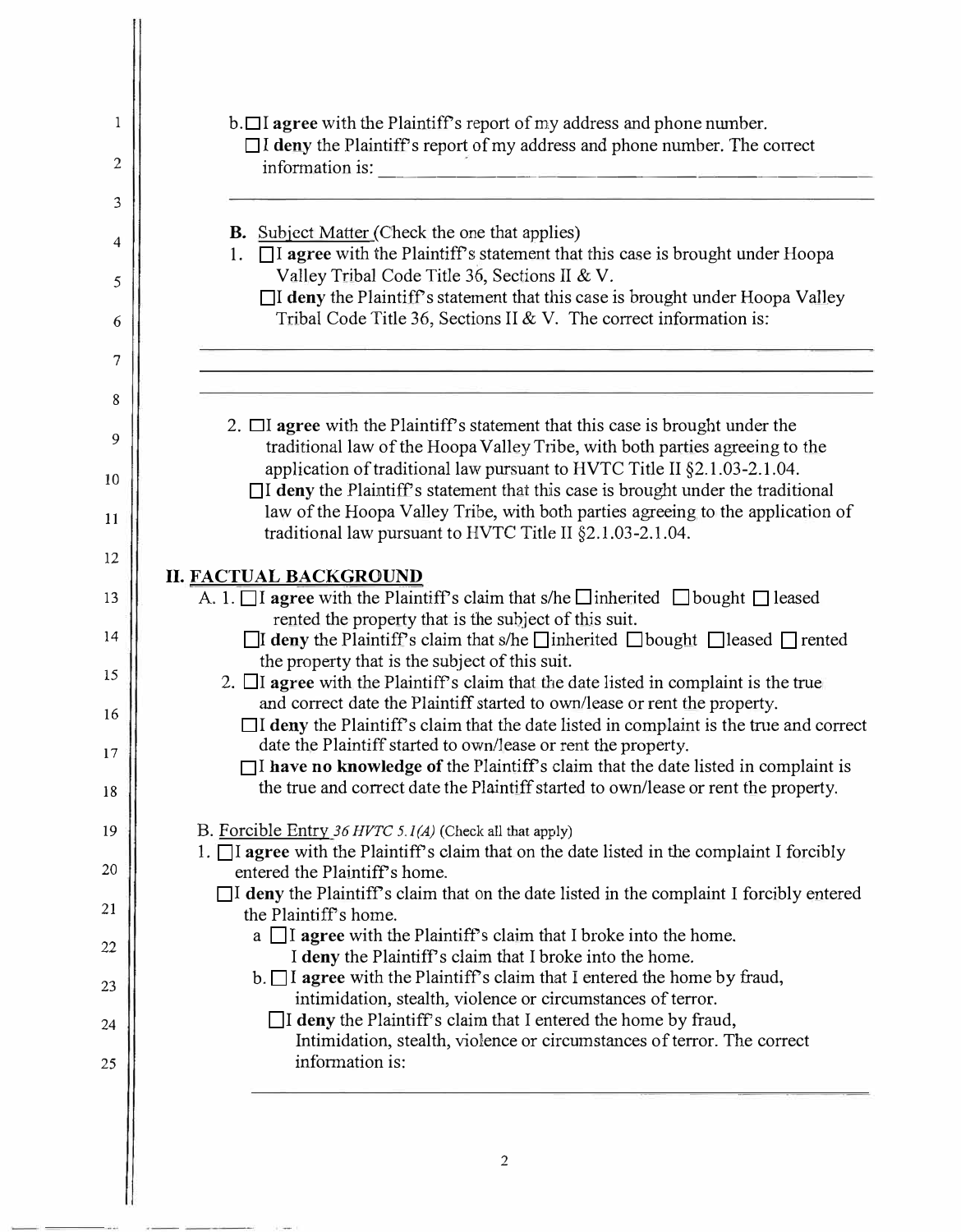| 1  |                                                                                                                                                                                                                                                                                                                                                                                               |
|----|-----------------------------------------------------------------------------------------------------------------------------------------------------------------------------------------------------------------------------------------------------------------------------------------------------------------------------------------------------------------------------------------------|
| 2  | 2. a. $\Box$ agree with the Plaintiff's statement that I had permission to enter the home. 36<br>HVTC(A)(2)                                                                                                                                                                                                                                                                                   |
| 3  | $\Box$ deny the Plaintiff's statement that I had permission to enter the home. 36                                                                                                                                                                                                                                                                                                             |
| 4  | $HVTC(A)(2)$ . The correct information is:                                                                                                                                                                                                                                                                                                                                                    |
| 5  | b. $\Box$ agree with the Plaintiff's statement that on or about the date listed in the                                                                                                                                                                                                                                                                                                        |
| 6  | complaint, I used force, threats, or menacing behavior to turn the rightful<br>residents out of their home.                                                                                                                                                                                                                                                                                   |
| 7  | If deny the Plaintiff's statement that on or about the date listed in the complaint, I<br>used force, threats, or menacing behavior to turn the rightful residents out of their                                                                                                                                                                                                               |
| 8  | home. The correct information is:                                                                                                                                                                                                                                                                                                                                                             |
| 9  |                                                                                                                                                                                                                                                                                                                                                                                               |
| 10 | □ I have attached witness declarations supporting my version of events.<br>C. Forcible Detainer $36 HVTC 5.1(B)$ (Check all that apply)                                                                                                                                                                                                                                                       |
| 11 | 1. $\Box$ I agree with the Plaintiff's statement that on the date listed in the complaint I<br>entered the home.                                                                                                                                                                                                                                                                              |
| 12 | $\Box$ I deny the Plaintiff's statement that on the date listed in the complaint I<br>entered the home. The Correct information is:<br><u> 1980 - Johann Barnett, fransk komponent (</u>                                                                                                                                                                                                      |
| 13 | a. $\Box$ I agree with the Plaintiff's statement that I unlawfully entered the home at                                                                                                                                                                                                                                                                                                        |
| 14 | night, or when the rightful residents were not home. $36 HVTC 5.1(B)(2)$<br>$\Box$ I deny the Plaintiff's statement that I unlawfully entered the home at                                                                                                                                                                                                                                     |
| 15 | night, or when the rightful residents were not home. 36 HVTC 5.1(B)(2). The<br>correct information is: $\frac{1}{2}$ $\frac{1}{2}$ $\frac{1}{2}$ $\frac{1}{2}$ $\frac{1}{2}$ $\frac{1}{2}$ $\frac{1}{2}$ $\frac{1}{2}$ $\frac{1}{2}$ $\frac{1}{2}$ $\frac{1}{2}$ $\frac{1}{2}$ $\frac{1}{2}$ $\frac{1}{2}$ $\frac{1}{2}$ $\frac{1}{2}$ $\frac{1}{2}$ $\frac{1}{2}$ $\frac{1}{2}$ $\frac{1}{2$ |
| 16 |                                                                                                                                                                                                                                                                                                                                                                                               |
| 17 | $\Box$ I have attached witness declarations supporting my version of events.                                                                                                                                                                                                                                                                                                                  |
| 18 | $b.$ $\Box$ I agree with the Plaintiff's statement that on the date listed in the complaint I<br>was told to leave the home. 36 HVTC 5.1(B)(2)                                                                                                                                                                                                                                                |
| 19 | $\Box$ I deny the Plaintiff's statement that on the date listed in the complaint I<br>was told to leave the home. $36 HVTC 5.1(B)(2)$ . The correct information is:                                                                                                                                                                                                                           |
| 20 |                                                                                                                                                                                                                                                                                                                                                                                               |
| 21 | $\Box$ I have attached witness declarations supporting my version of events.<br>c. $\Box$ I agree with the Plaintiff's statement that I have not left the home.                                                                                                                                                                                                                               |
| 22 | $\Box$ I deny the Plaintiff's statement that I have not left the home. The correct<br>information is:<br><u> 1980 - Jan Barnett, fransk politik (d. 1980)</u>                                                                                                                                                                                                                                 |
| 23 |                                                                                                                                                                                                                                                                                                                                                                                               |
| 24 | 2. $\Box$ I agree with the Plaintiff's claim that I am currently using force, threats, or                                                                                                                                                                                                                                                                                                     |
| 25 | menacing behavior to keep the rightful residents from their home. $36 HVTC 5.1(B)(1)$<br>$\Box$ I deny the Plaintiff's claim that I am currently using force, threats, or<br>menacing behavior to keep the rightful residents from their home. 36 HVTC                                                                                                                                        |
|    |                                                                                                                                                                                                                                                                                                                                                                                               |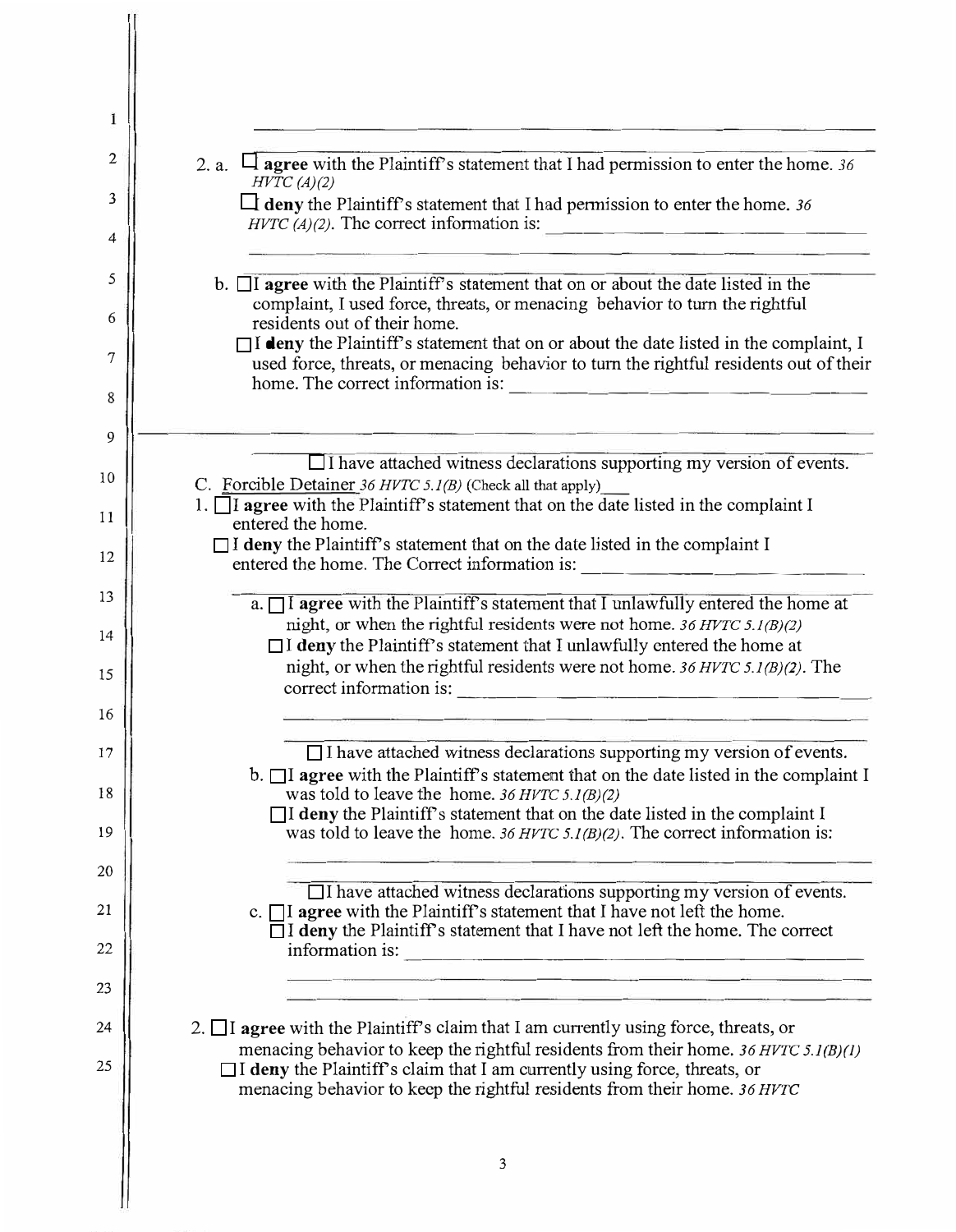| 1  | $5.1(B)(1)$ . The correct information is:                                                                                                                                    |
|----|------------------------------------------------------------------------------------------------------------------------------------------------------------------------------|
| 2  |                                                                                                                                                                              |
| 3  | $\Box$ I have attached witness declarations supporting my version of events.                                                                                                 |
| 4  | D. Money Damages                                                                                                                                                             |
| 5  |                                                                                                                                                                              |
| 6  |                                                                                                                                                                              |
| 7  | $\Box$ I deny I owe $\sqrt{\frac{2}{\Box}}$ in repair costs to the premises. The correct<br>information is:                                                                  |
| 8  | 3. $\Box$ <b>I</b> agree I owe the following case costs:                                                                                                                     |
| 9  | $\Box$ I deny I owe the following case costs:                                                                                                                                |
| 10 | i. Filing Fee: \$<br>ii. Service fee: \$                                                                                                                                     |
| 11 | iv. Jury Fees: \$                                                                                                                                                            |
| 12 | 4. $\Box$ I agree I owe the other costs requested by the plaintiff in the complaint.<br>$\Box$ I deny I owe the other costs requested by the plaintiff in the complaint. The |
| 13 | correct information is:                                                                                                                                                      |
| 14 |                                                                                                                                                                              |
| 15 | E. Accelerated Proceedings 36 HVTC § 5.4(A)-(C)<br>$\Box$ deny that this case should be handled in an accelerated (faster than<br>$\Box$ l agree                             |
| 16 | usual) manner for the reasons stated by the Plaintiff. If you deny the plaintiff's statement,<br>check whichever of the following apply in your case.                        |
| 17 | 1. I deny the property damaged will extreme, or irreparable, if I am not                                                                                                     |
| 18 | removed as soon as possible. Explain:                                                                                                                                        |
| 19 |                                                                                                                                                                              |
| 20 | 2. $\Box$ I deny the property is scheduled to be rented or leased to someone other than                                                                                      |
| 21 | me as of:<br>$3. \Box$ I deny the property is scheduled to become the primary residence of the                                                                               |
| 22 | Plaintiff as of<br>4. $\Box$ I deny the other reasons listed by Plaintiff. The correct information is:                                                                       |
| 23 |                                                                                                                                                                              |
| 24 |                                                                                                                                                                              |
| 25 |                                                                                                                                                                              |
|    |                                                                                                                                                                              |
|    |                                                                                                                                                                              |

 $\blacksquare$ 

 $\mathsf{I}$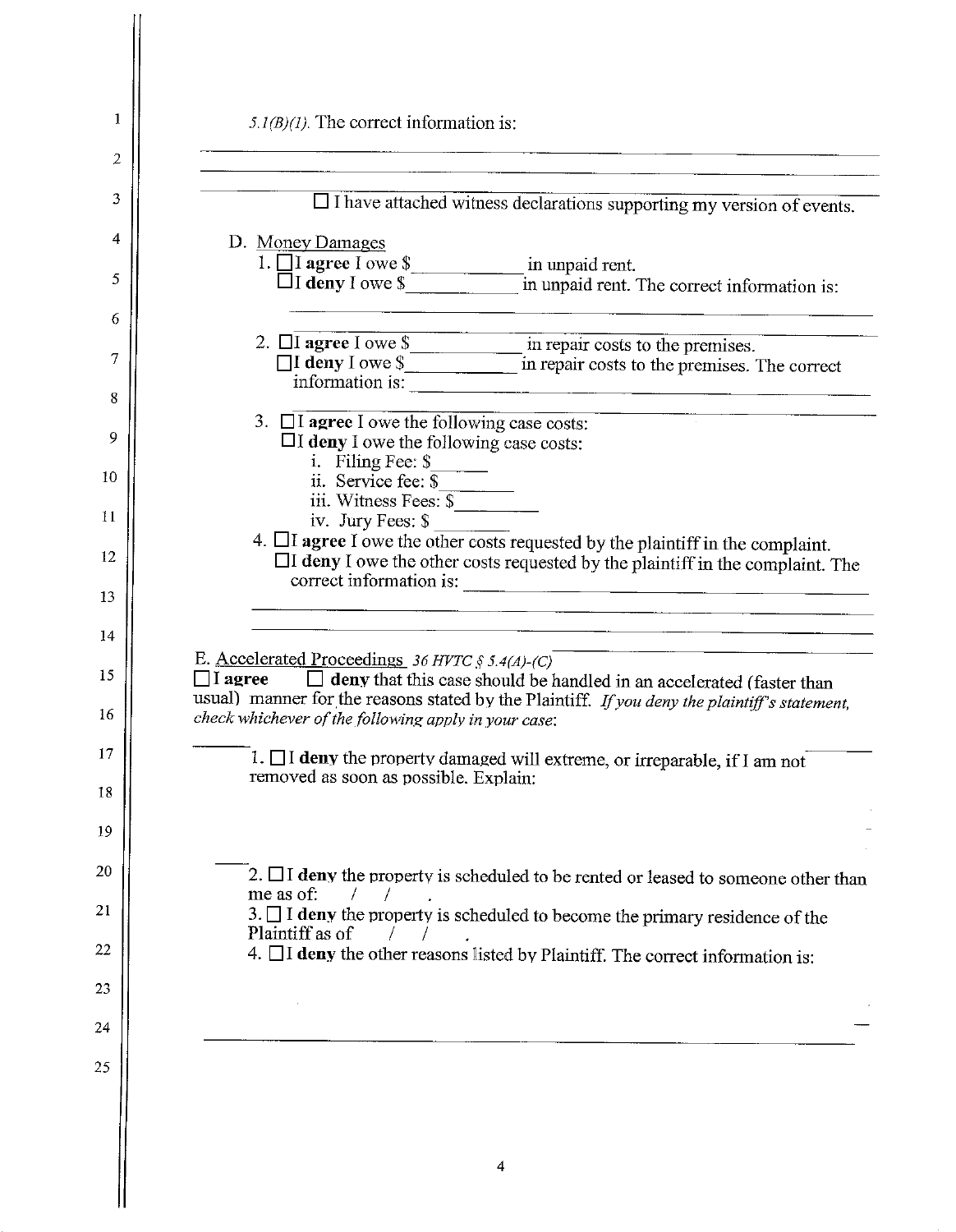| 2<br>3<br>4<br>5<br>6<br>7<br>8<br>9<br>10<br>11<br>12 | F. Defenses 2 HVTC $\S$ 2.3.14(b)(Attach additional sheet if necessary)<br>Describe any defenses you believe you have to the claims made by the Plaintiff:<br>G. Counterclaims $2$ HVTC § 2.3.14(b)(Attach additional sheet if necessary)<br>Describe any counterclaims you believe you have against the Plaintiff: |
|--------------------------------------------------------|---------------------------------------------------------------------------------------------------------------------------------------------------------------------------------------------------------------------------------------------------------------------------------------------------------------------|
| 13                                                     |                                                                                                                                                                                                                                                                                                                     |
| 14                                                     | <b>III. Relief Requested</b>                                                                                                                                                                                                                                                                                        |
| 15                                                     | $\Box$ I request the court:<br>Ideny the Plaintiff's request for entry of a judgment of forcible entry against me.                                                                                                                                                                                                  |
| 16                                                     | deny the Plaintiff's request for entry of a judgment of forcible detainer against<br>me                                                                                                                                                                                                                             |
| 17                                                     | deny the Plaintiff's request for an immediate writ of possession<br>$\Box$ deny the Plaintiff's request that this case be handled in an accelerated matter.                                                                                                                                                         |
| 18                                                     | dismiss the case against me                                                                                                                                                                                                                                                                                         |
| 19                                                     | I declare under penalty of perjury of the laws of the Hoopa Valley Tribe that the above is true and<br>correct to the best of my knowledge.                                                                                                                                                                         |
| 20                                                     |                                                                                                                                                                                                                                                                                                                     |
| 21                                                     |                                                                                                                                                                                                                                                                                                                     |
| 22                                                     | <u> The Communication of the Communication of the Communication of the Communication of the Communication of the Co</u>                                                                                                                                                                                             |
| 23                                                     |                                                                                                                                                                                                                                                                                                                     |
| 24                                                     |                                                                                                                                                                                                                                                                                                                     |
| 25                                                     |                                                                                                                                                                                                                                                                                                                     |
|                                                        |                                                                                                                                                                                                                                                                                                                     |
|                                                        |                                                                                                                                                                                                                                                                                                                     |

 $\overline{\mathbf{u}}$ 

 $\frac{1}{2}$